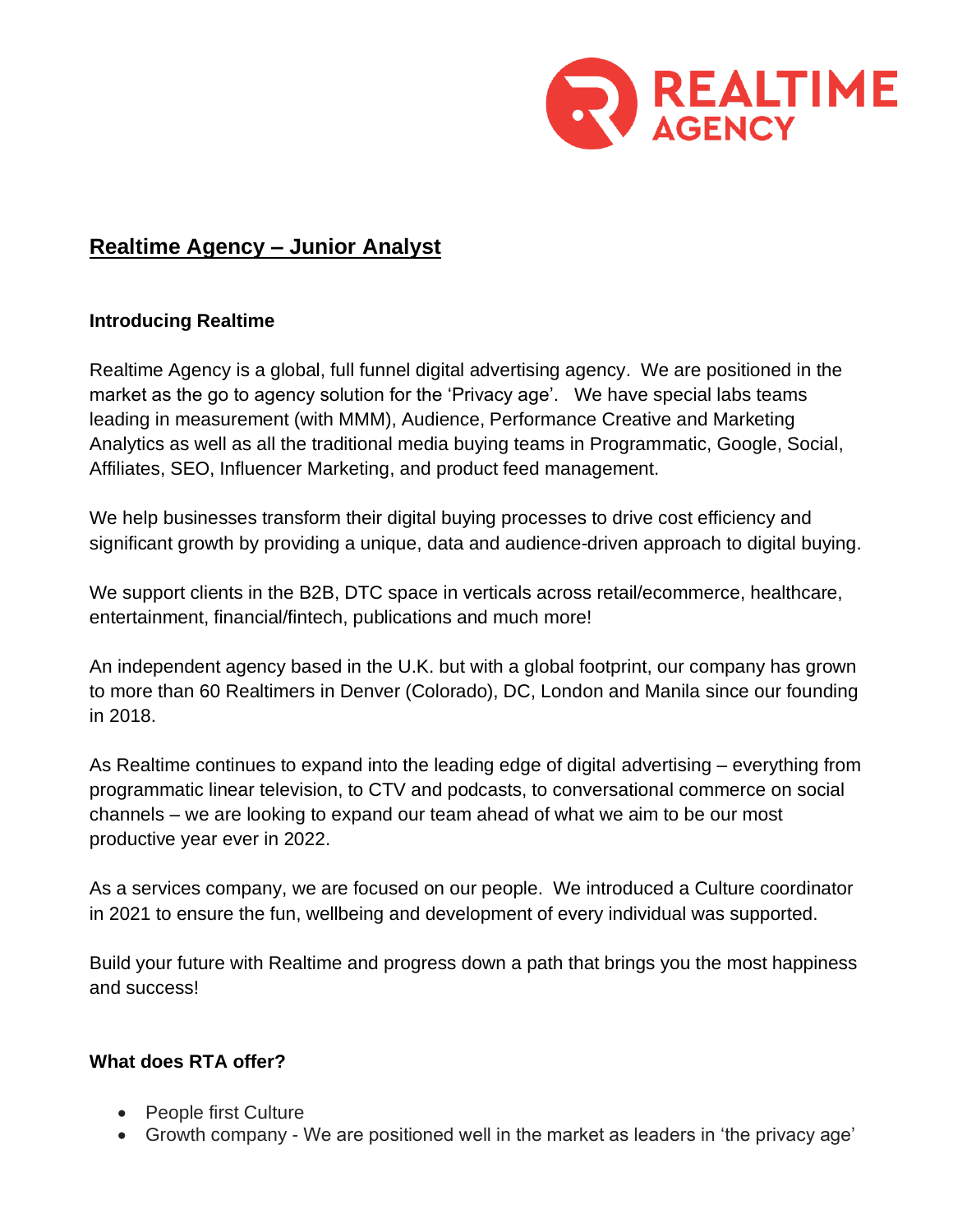

- Great culture in the last year we increased our staff happiness by 20%, we have a culture coordinator, team events, learning opportunities and trainings, company midyear kick off, individual awards, Class Pass and much more.
- We're a global company international work and travel opportunities
- Learn all digital programmatic, Google, Influencer, SEO, Affiliate marketing to really understand the full marketing mix – allowing you to go on and excel as a fully rounded digital leader
- Be in the mix of industry change and trends learn how we have pivoted into the privacy age and our plans for moving into next wave of web3.0 and Metaverse.
- Fast progression routes as the company continues to rapidly grow.
- An Excellent Bonus scheme!
- A fun, friendly working environment!

### **Who We're Looking For**

Realtimers are ambitious, data-driven, and hungry to test the limits of our advertising platforms while finding unique solutions to complex problems. As we expand our client roster, we are looking for highly motivated teammates to lead our client teams, manage campaign execution, and build relationships within some of the largest companies in the world.

We are looking for individuals that demonstrate a comprehensive knowledge of one or more advertising platforms, a strong understanding of how to build and execute campaigns, and an aptitude for working both internally with RTA's product teams as well as externally with clients.

### **Junior Analyst Responsibilities**

- Set up and optimize large-scale paid ads experience on Facebook/Instagram and Google campaigns - Google Adwords will include all their products such as YouTube, GDN, Gmail and Search.
- Implement best practice optimization processes to client accounts to ensure maximum potential is reached in client performance for results and budget delivery.